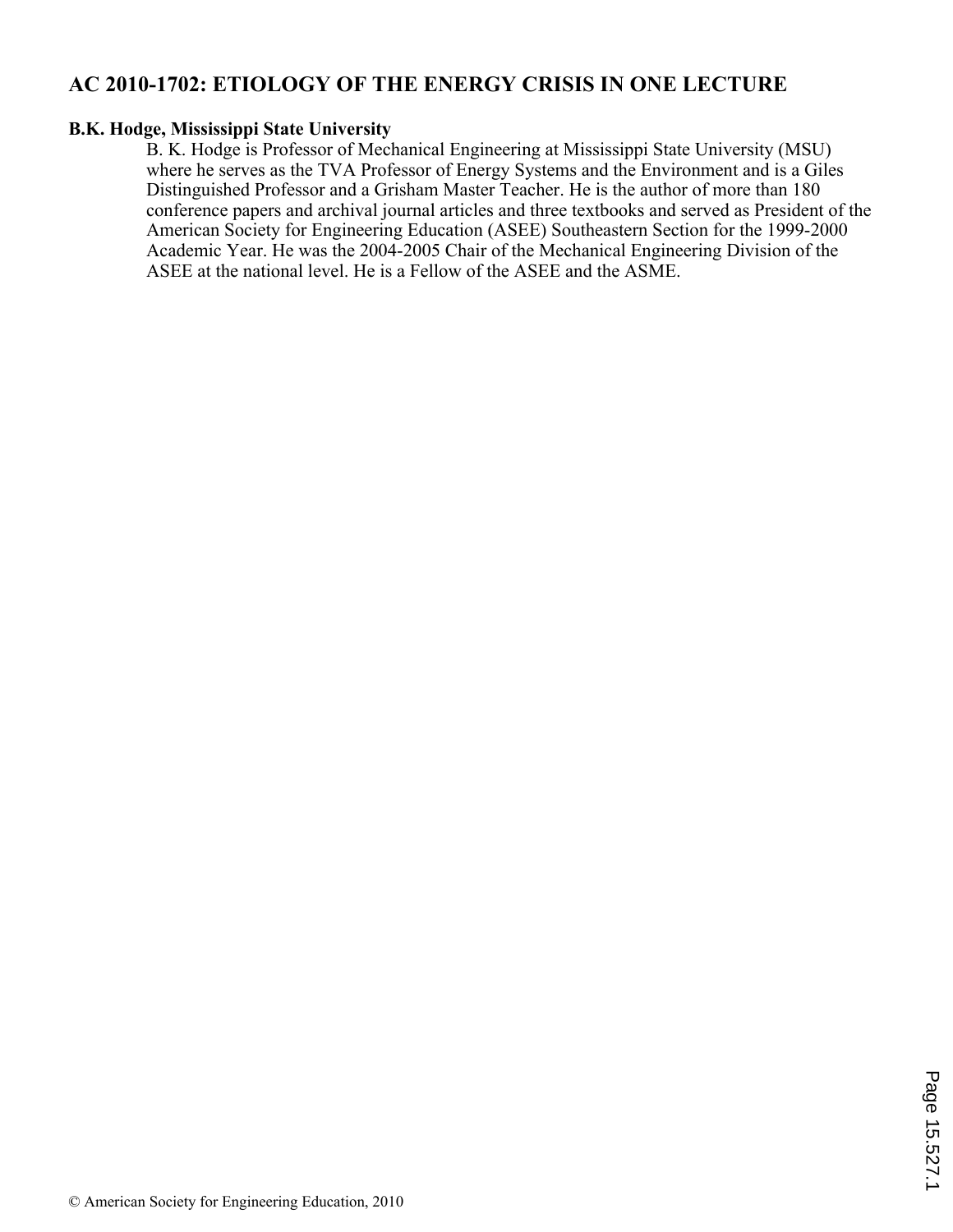# **Etiology of the Energy Crisis in One Lecture**

#### **Abstract**

 A dominant feature of the twenty-first century has been concerns over the costs, availability, economics, security, and environmental issues associated with energy in the United States and the rest of the world. This paper is an extension of presentations made by the author over the past few years to audiences as varied as freshmen-to-senior engineering students, practicing engineers, political leaders, and the general public. Using energy and cost data primarily from the DOE Energy Information Administration and the World Bank, a presentation can be crafted that suits various audiences and that can be readily updated as new information becomes available. Essentially all of the information is available in the public domain, but this paper assembles the information into a cogent sequence.

## **Purpose**

The purpose of this paper is to provide to diverse audiences, especially engineering students, a concise (less than one hour) lecture that explains how we arrived at the current energy scenario and how we might mitigate the current energy problems (read "crisis"). Awareness and understanding of the United States energy situation is vital for tomorrow's engineers—today's students. Future engineers must interact with and advise the general public as well as political leaders on energy issues. The energy education of future engineers is especially important as neither of the major political parties has yet to champion a realistic and workable energy policy for the future. Using public domain energy and cost data from the DOE Energy Information Administration and the World Bank, a cogent presentation can be crafted that contains elements of the etiology of the energy crisis, that suits various audiences, and that can be readily updated as new information becomes available.

# **Introduction**

Figure 1, a mosaic of satellites photographs at night of the United States, is a rather dramatic illustration of the population density and dispersion in the United States as indicated by the energy intensity distribution of night lighting (primarily electricity usage). Figure 1 is a visually eye-catching illustration to open a presentation on energy. This figure, as well as many of the illustrations in this paper, was taken from the U. S. DOE Energy Information Administration (EIA) document, *Annual Energy Report* 2008<sup>1</sup>. Every June, the EIA issues a detailed report cataloging the energy usage of the previous year. The yearly issue thus provides an easy way to update energy usage and statistics. The current and previous editions of the *Annual Energy Report* (AER) are available at www.eia.doe.gov/aer.

An irrefutable fact is that the developed countries (the United States, Japan, the United Kingdom….) use more energy per capita than the less-developed countries (Mexico, Indonesia....). Figure 2, using World Bank data  $(2009)^2$ , dramatically illustrates the relationship between income and per capita energy use. High income countries, the "developed" countries,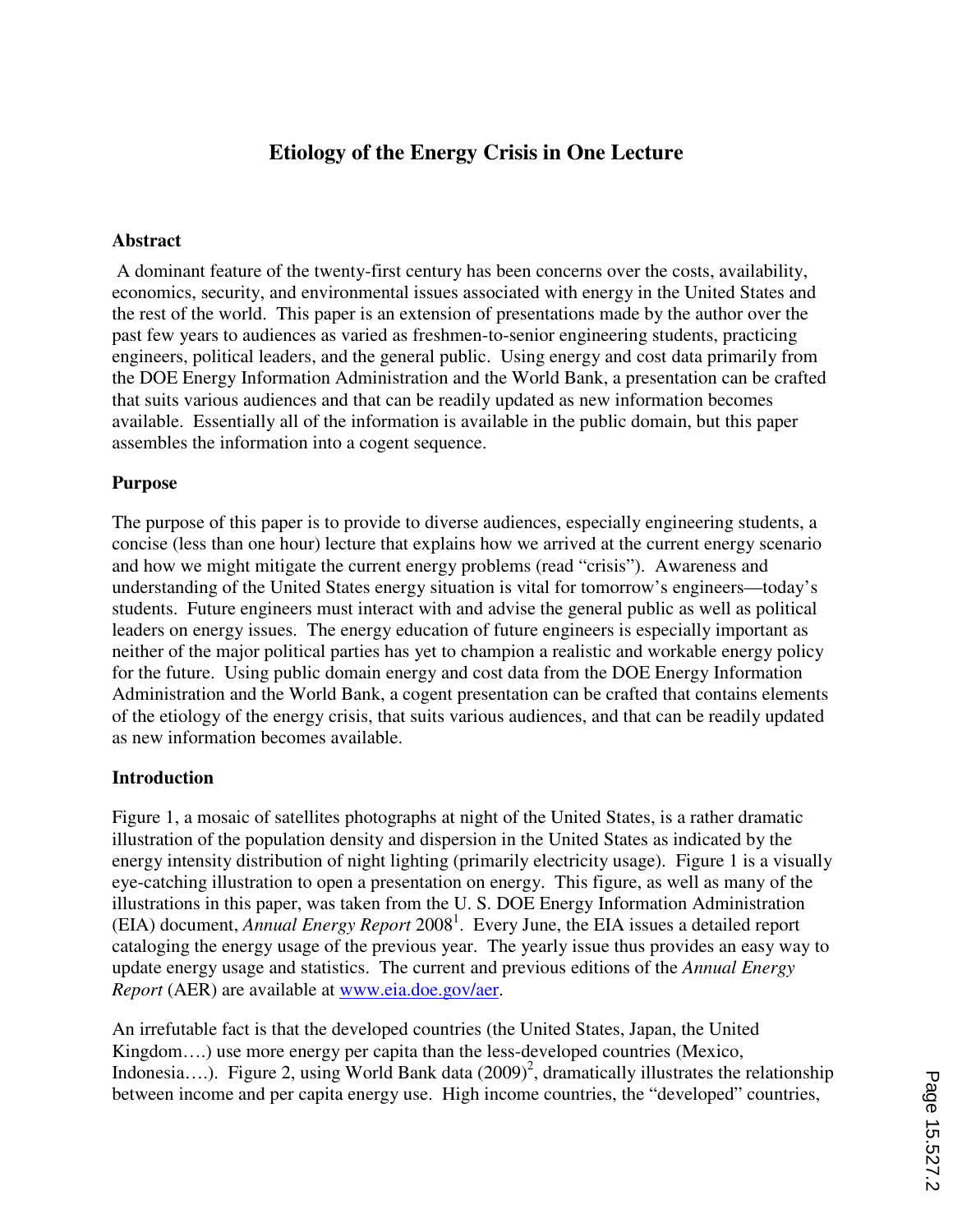with high standards of living use as much as eleven times more energy per capita than low income, third-world countries. This trend has held for a number of years. Figure 3, taken from



Figure 1. Mosaic of night satellite photographs of the United States<sup>1</sup>.

Tester et al.<sup>3</sup> (2005), but based on somewhat older data from the World Bank, graphically presents per capita energy consumption as a function of gross national product (GNP) per capita for a number of countries. The United States and Canada possess the highest energy consumption per capita. A number of reasons exist for the high energy consumption per capita in the United States; among the reasons are (1) historically cheap energy, (2) low population density, (3) large area, (4) historically an abundance of domestic energy, and (5) no ingrained ethic for conservation.



Figure 2. Energy use per capita as a function of country income level<sup>2</sup>.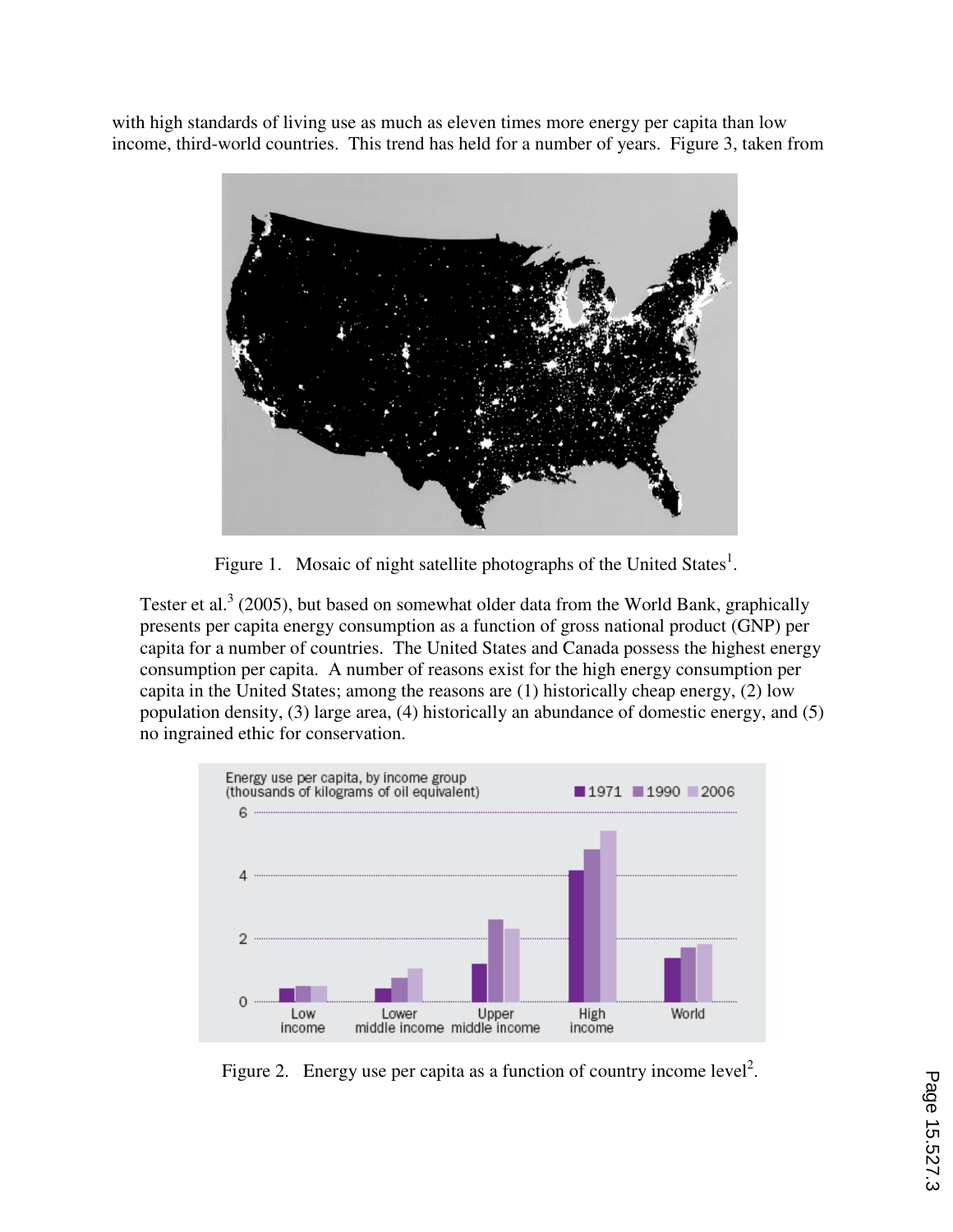

Figure 3. Per capita energy consumption versus gross national product (GNP) per capita for a number of countries (Tester et al. $<sup>3</sup>$  from World Bank data).</sup>

#### **History of Energy Usage in the United States**

Consider how the United States arrived at its current energy economy. Figure 4, from the EIA Annual Energy Review 2001<sup>1</sup>, presents a graphical representation of the historical energy utilization. The energy usage unit used is the quad (quadrillion Btu =  $10^{15}$  Btu). Until the mid-1800s, energy utilization was mostly wood, with coal becoming increasingly important after 1850. By 1900, coal usage was much greater than wood, and petroleum was becoming more important as an energy source. And in 1950, petroleum usage exceeded coal usage, and natural gas usage was dramatically rising. At the millennium, petroleum provided the most energy with natural gas and coal vying for second and third place. Nuclear power was in fourth place with hydroelectric and renewable energy (including wood) sources making the smallest contributions.



Figure 4. History of energy sources in the United States<sup>1</sup>.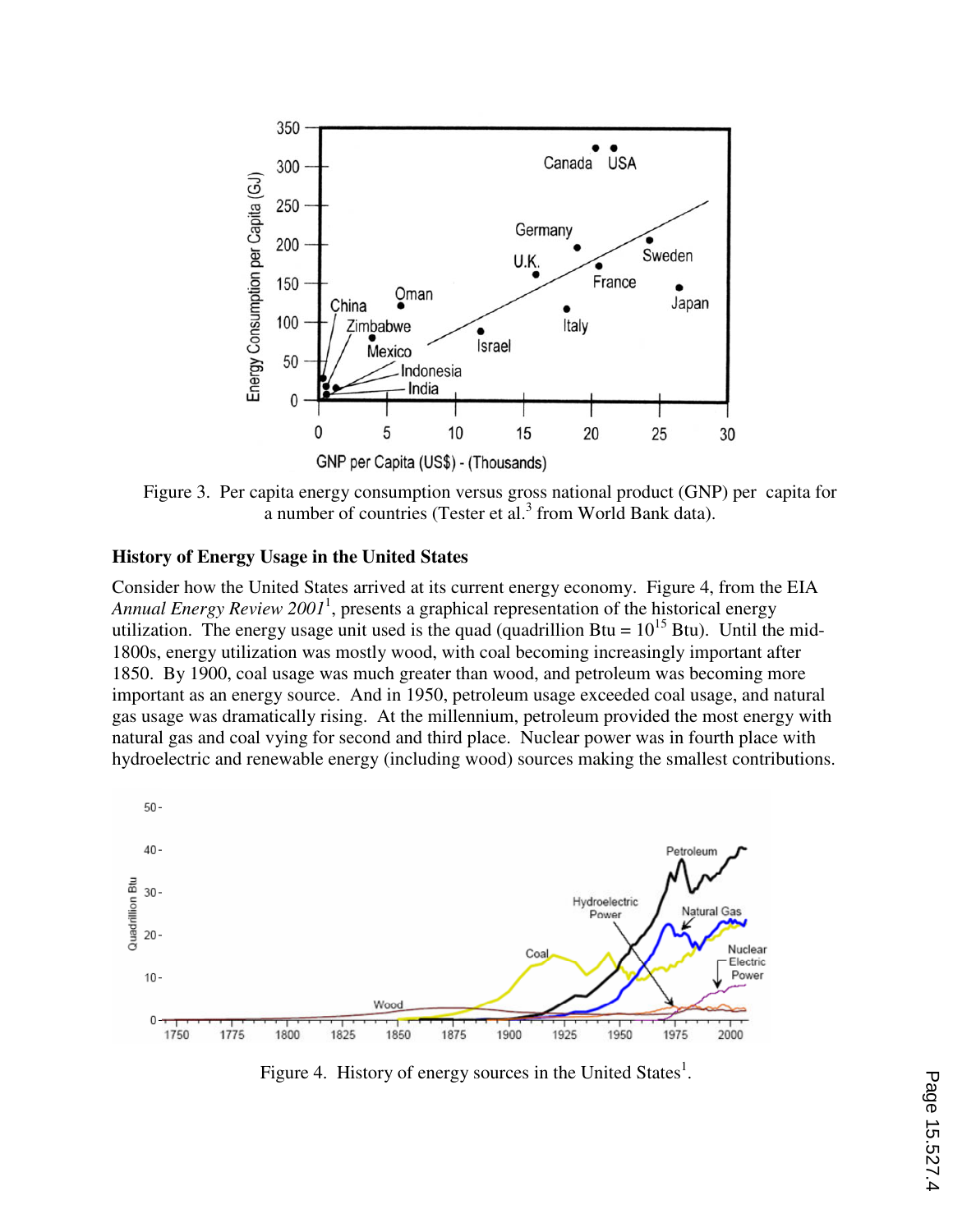The genesis of the energy problem is illustrated in Figure 5. Until about 1950, the United States had little dependence on energy imports. However, with the post World War II prosperity, energy imports begin to increase since consumption increased faster than domestic production. The result has been a steady increase in energy imports. The increasing dependence of the United States energy economy on energy imports, much from politically unstable and/or marginally-friendly countries, has raised energy security and foreign policy issues.



Figure 5. History of energy consumption, imports, and exports for the United States<sup>1</sup>.

# **2008 Energy Usage in the United States**

The EIA energy flow diagram, from the *Annual Energy Review 2008*<sup>1</sup> , is arguably the most informative graphical representation in the *Review* and is reproduced as Figure 6. In this figure all energy usages are in quads  $(10^{15}$  Btu). Energy sources are delineated on the left-hand side of the diagram (coal at 23.86 quad, for example). The sources are then summed and expressed as domestic production (73.71 quad) and imports (32.84 quad). The total supply is 106.55 quad with exports of 7.06 quad which yields 99.30 quad for consumption. The end-point energy usages (categorized as residential, commercial, industrial, and transportation) are shown on the right-hand side of the figure. Thus, in 2008, the United States energy economy was 99.30 quad of which 32.84 quad was imported. The end-point energy usages are displayed on a pie chart in Figure 7. Industrial usage accounts for 31 percent of the total energy used, followed by 28 percent for transportation. The remainder is almost evenly split between residential and commercial. Since the energy used by no end-use sector is dominant, if significant reductions in energy uses are to be forthcoming all end-use sectors must be examined.

Figure 8 offers an informative breakdown of the data from Figure 6. The actual and percentage contributions of each of the supply sources (petroleum, natural gas, coal, renewable, and nuclear) to the actual and percentages of each of the end-point energy sectors (transportation, industrial, residential and commercial, and electric power) are delineated. The values are congruent with the energy flow diagram, Figure 6. For example, for transportation 95 percent of the energy is from petroleum, 2 percent is from natural gas, and 3 percent is from renewable resources.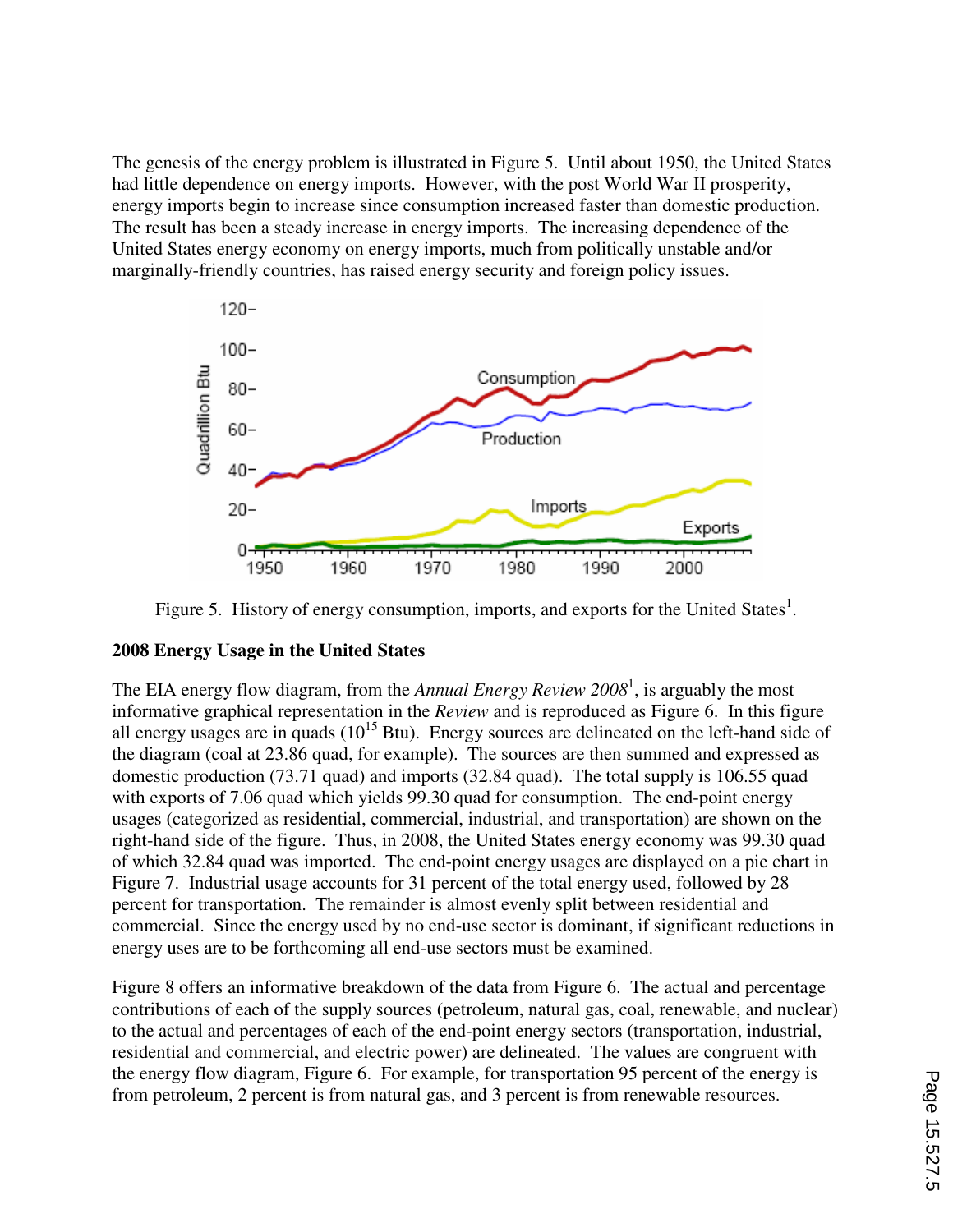Figure 9 is a diagram of petroleum flow in the United States for 2008. The format of Figure 9 is similar that of Figure 6 except that the numbers in the petroleum flow diagram are in millions of barrels per day (MMBD). Starting at the left-hand side, domestic crude oil production is a little less than that of the crude oil imported. The refinery output is cast in terms of motor gasoline, distillate fuel oil, liquefied petroleum, jet fuel, residual fuel oil, and "other." Motor gasoline, at 8.96 MMBD, accounted for nearly one-half of the total utilization of petroleum products in the United States in 2008. The right-hand side of the petroleum flow diagram expresses the endpoint petroleum energy usages. Transportation accounts for 70 percent of the total petroleum. Industrial usage is about 25 percent with residential, commercial, and electric power generation responsible for the remaining.



Figure 6. United States energy flow diagram for  $2008<sup>1</sup>$ .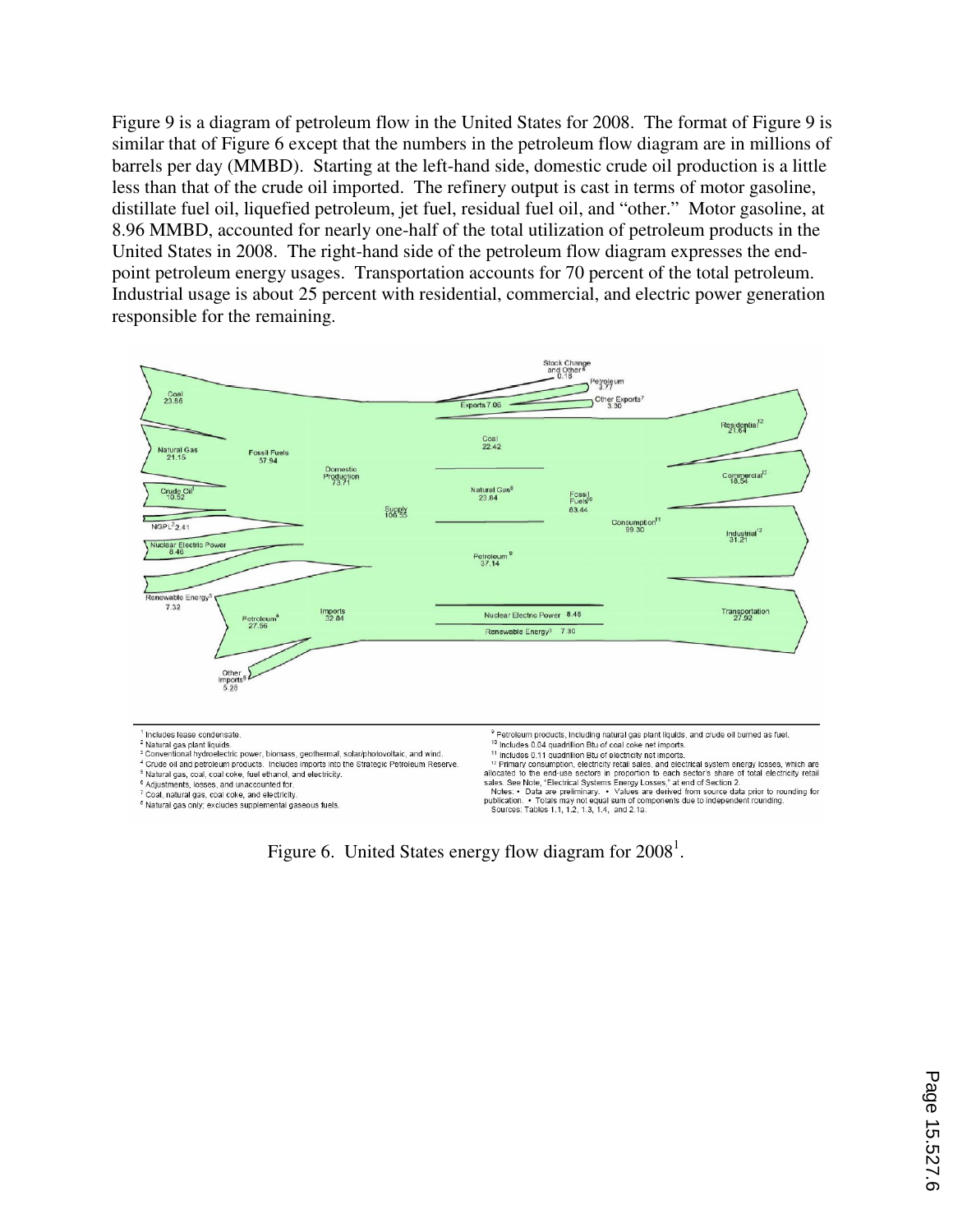

Figure 7. End-use energy utilizations in  $2008<sup>1</sup>$ .



Figure 8. Energy sources to end-use energy sector utilizations in  $2008<sup>1</sup>$ .

The coal flow diagram for 2008 is shown in Figure 10 and is expressed in millions of short tons. In a fashion similar to the other energy flow diagrams (Figures 6 and 9), information proceeds from the left-hand side (sources) to the right-hand side (end-point usages). All coal is produced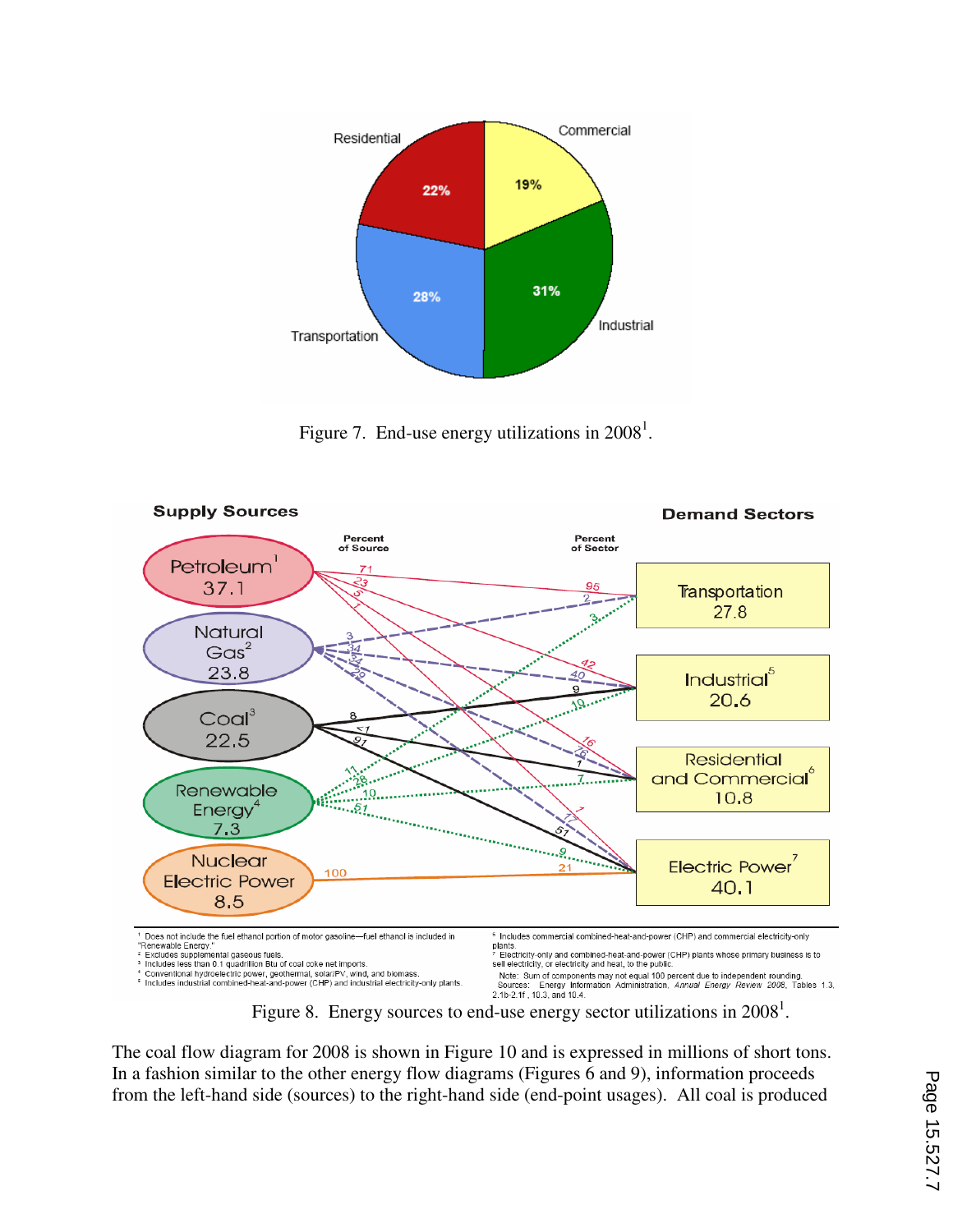domestically with a small amount exported. Virtually all of the coal usage (93 percent) in the United States is for the generation of electricity, with some, about 7 percent for industrial use. Coal is the one energy source that does not have to be imported. The extensive use of coal for electric generation poses significant environmental issues. However, significant research efforts are under way to mitigate environmental issues associated with coal-fired electrical generating facilities.

Figure 11 itemizes the percent contribution of renewable energy sources in the United States for 2008. In 2008, renewable energy from all sources contributed about 7 percent of the total energy utilized in the United States. Perhaps the most amazing statistic is that wood and conventional hydroelectric power accounted for 62 percent of the total renewable energy that year! Solar and wind contributed only 8 percent of the total renewable energy (or about 0.6 percent of the total energy consumption) in 2008. Hence, in spite of much interest and media hype, the penetration of solar and wind energy into the energy mix has not made much progress. Indeed, the allocation of research funding for renewable energy is still an unsolved issue. A recent article in Mechanical Engineering (Winters<sup>4</sup>, 2009) suggests that research investments should be directed to wind and geothermal rather than solar thermal and photovoltaic.



- Net impose (1.01) and adjustments (0.09) minus stock change (0.04) and<br>{-0.02}.<br><sup>3</sup> Finished petroleum products, liquefied petroleum gases, and pentanes plus<br>\* Natural gas plant liquids.

<sup>s</sup> Production minus refinery input.<br>Notes: • Data are preliminary. • Values are derived from source data prior to rounding for<br>Sources: Tables 6.1, 6.3, 6.5, 6.1, minus components due to independent rounding.<br>Soknuary 200 February 2009, Table

Figure 9. United States petroleum flow diagram for  $2008<sup>1</sup>$ .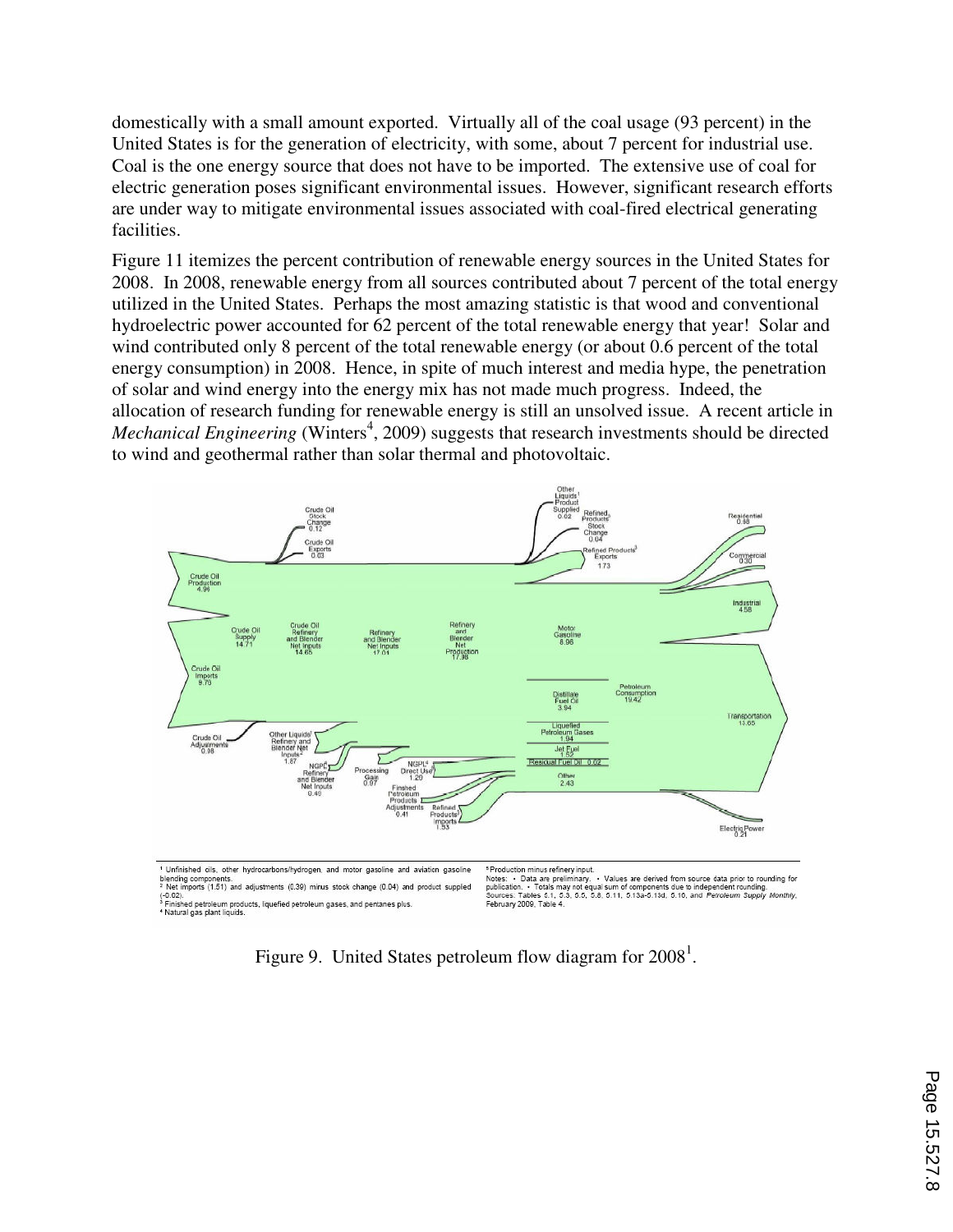

Figure 10. United States coal flow diagram for  $2008<sup>1</sup>$ .



<sup>1</sup> Municipal solid waste from biogenic sources, landfill gas, sludge waste, agricultural byproducts, and other biomass.<br>
<sup>2</sup> Fuel ethanol and biodiesel consumption, plus losses and co-products from the production<br>
of fuel

(a) Percentages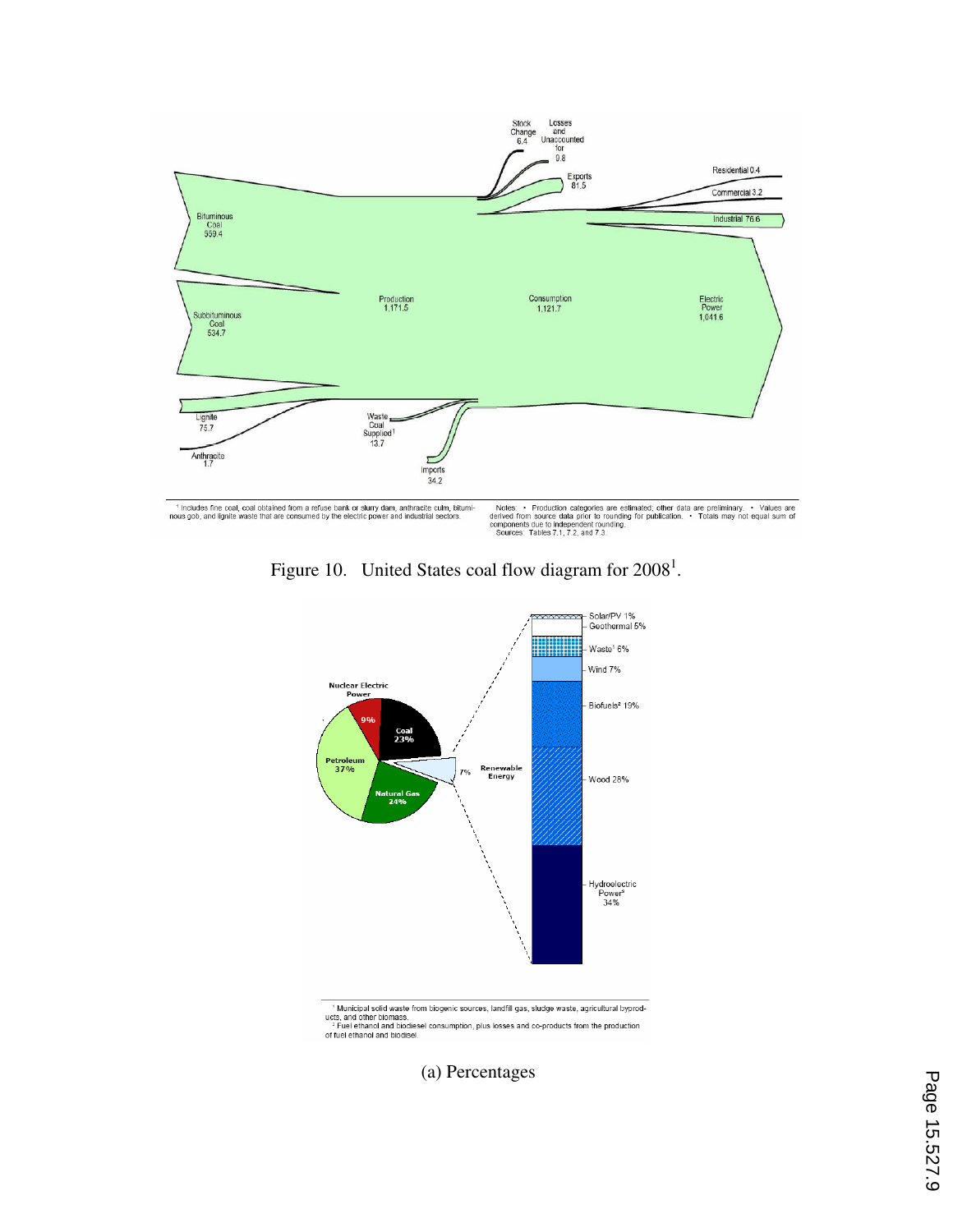

(b) Actual (quad)

Figure 11. Percentage and actual contributions of renewable energy in  $2008<sup>1</sup>$ .

Although an end-point energy use rather than an energy source, an examination of the electricity flow in the United States is appropriate. Figure 12 presents the electricity flow diagram for 2008; the numbers in the figure are in quad  $(10^{15}$  Btu). The conversion factor is 3412 Btu = 1 kWh. The left-hand side delineates the input energy including nuclear electric power. Coal is the dominant fossil fuel (73 percent) source of energy for electricity generation in the United States. The right-hand side of the diagram breaks down the end-point energy usages including transmission and distributions losses (about 9 percent). With 40.67 quad consumed to generate 14.86 quad of electricity, the overall thermal efficiency of electricity generation is 37 percent. Hence, of the 40.67 quad of energy used to generate electricity in the United States in 2008, 25.81 quad represents conversion losses.

# **Lost Opportunities and Why**

Much insight can be gained by tracking the cost of a kWh of electricity in terms of "real" and "nominal" dollars. Real dollars are the chained dollars based on the dollar in 2000 while nominal dollars are the actual cost during a given year. Real dollars thus account for inflation. Figure 13 tracks the "real" and "nominal" cost (in cents) of a kWh from 1960 until 2008. In 1960, the real cost of a kWh of electricity was about 8.5 cents compared to about 9.25 cents in 2008. Indeed, until 2006, the real cost of a kWh has been less than in 1960. From 1980 until 1998, the real cost of a kWh of electricity monotonically declined. The declining real cost of electricity during the prosperous years of the 1980s and 1990s, relative to inflation, provided little economic impetus for conservation or alternative energy sources.

Transportation, the dominant end-point petroleum energy usage, also warrants examination. Much insight can be gained by tracking the cost of a gallon of motor gasoline in terms of "real" and "nominal" dollars. Figure 14 presents the real and nominal cost per gallon of motor gasoline from 1978 to 2008. In real dollars gasoline was \$2.25/gallon in 1980, a price not reached again until 2004. As of the springl of 2010 , gasoline is just over \$2.50/gallon, reflecting the rapid increase since 2004. Indeed, only after 2000 has the rate of increase of the price of gasoline exceeded that of inflation. The argument could be made that in 1998, the inflation-adjusted price of gasoline was cheaper than it had ever been! During the prosperous years, relative to inflation,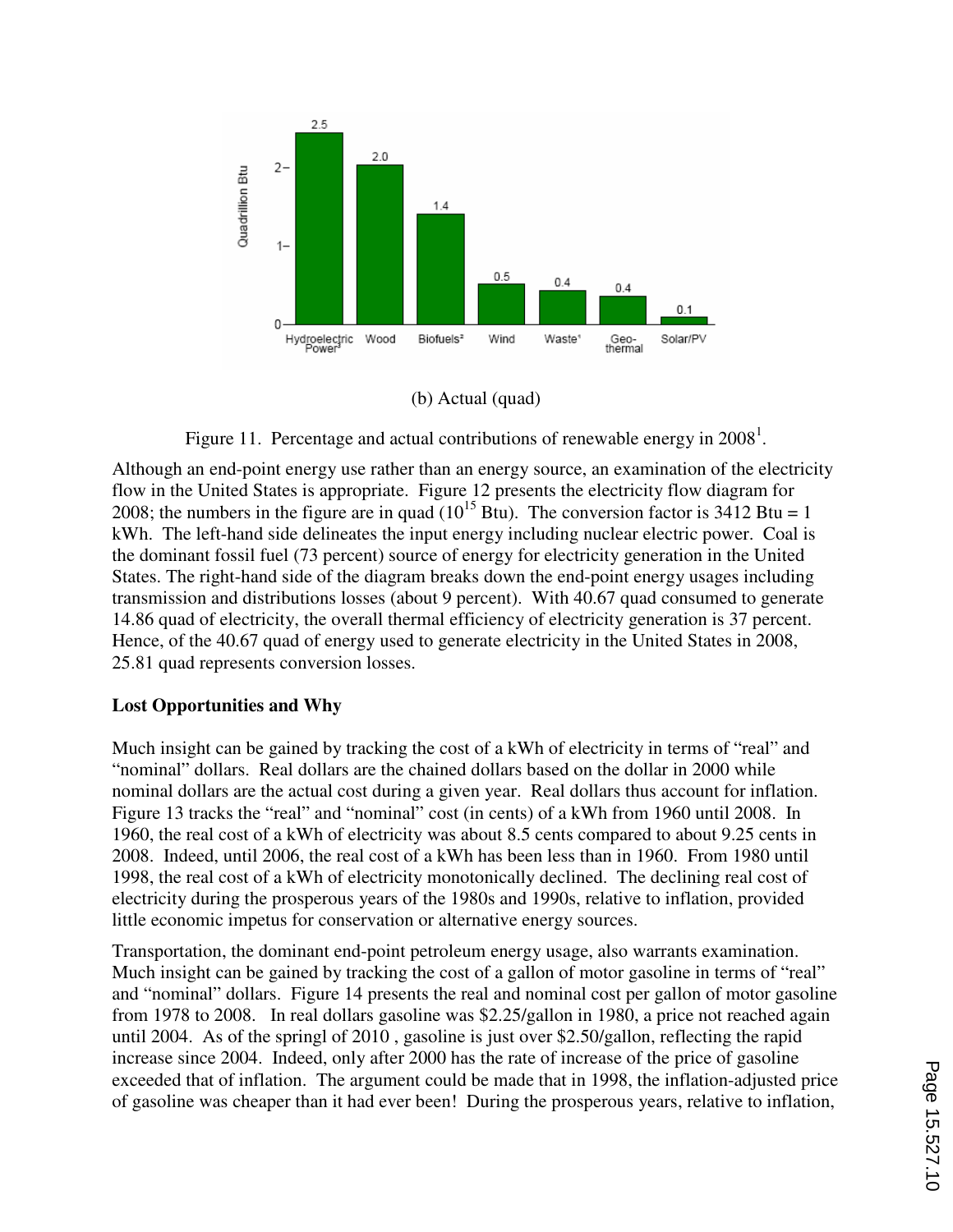gasoline prices declined. No wonder that conservation, higher gas mileage vehicles, and alternative energy sources possessed little appeal or aroused much interest in the public or public officials.



<sup>1</sup> Blast furnace gas, propane gas, and other manufactured and waste gases derived from ous control of the state was, and other manufactured and waste gases derived non-<br>fossil fuels.<br><sup>2</sup> Batteries, chemicals, hydrogen, pitch, purchased steam, sulfur, miscellaneous technologies,<br>and non-renewable waste (munic

fuels).

Tues).<br>
The Data collection frame differences and nonsampling error. Derived for the diagram by<br>
subtracting the "T & D Losses" estimate from "T & D Losses and Unaccounted for" derived from<br>
Table 8.1.<br>
"Electric energy us

generation and delivery to the customer) are estimated as 7 percent of gross generation.<br>
<sup>®</sup> Use of electricity that is 1) self-generated, 2) produced by either the same entity that<br>
consums the power or an affilitie, an

 $12 -$ Real<sup>1</sup>  $10 -$ Cents per Kilowatthour 8 Nominal<sup>2</sup>  $6-$ 4-2  $0$   $\tau$   $\tau$   $\tau$   $\tau$   $\tau$ 1970 1975 1985 1960 1965 1980 1990 1995 2000 2005

Figure 12. United States electricity flow diagram for  $2008<sup>1</sup>$ .

Figure 13. Electricity prices from 1960 to  $2008<sup>1</sup>$ .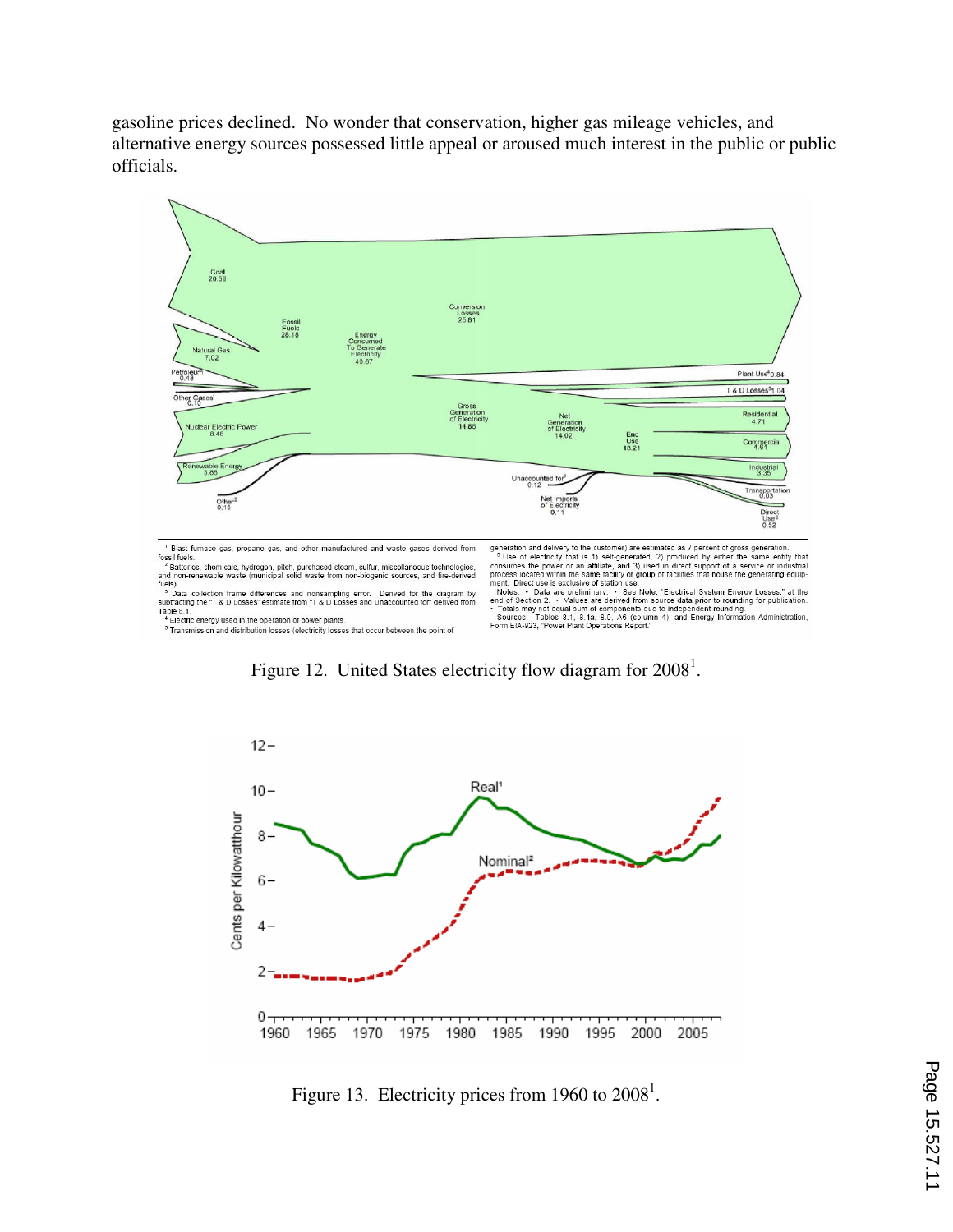

Figure 14. Motor gasoline prices from 1978 to  $2008<sup>1</sup>$ .

# **It's Worse Than We Think**

Although this paper has concentrated on the energy scenario in the United States, an examination of energy usage on a worldwide basis will enhance understanding of the global nature of the energy problem. Figure 15 depicts the energy utilization of the world and the counties with the most energy consumption from 1994 to 2006. All data are presented in quads. The increases in energy use worldwide and by China are evident in the figure. The energy usage in Russia declined slightly, and the energy used by the United States remained essentially constant. China's energy usage has increased dramatically. The energy problems of the United States are exacerbated by the increasing demand for energy worldwide, especially in countries with rapidly expanding economies. As the economies of more developing countries evolve toward modernization and manufacturing, the world energy supply problems will be exacerbated.

*As Ring*<sup>5</sup>  *points out, if the per capita energy consumption in the developing world were to reach only 50 percent of that of the industrialized nations and if the industrialized nations per capita energy consumption were to be reduced by 50 percent, then the world energy requirement would more than double. If 100 percent were considered, then a more than four-fold increase would be requires—in excess of 2000 quad/year.* Considering the world energy economy is 400 quad/year, such an increase is impossible. Ring also points out that while the United States requires about 12,000 Btu/\$ GNP, developing countries such as China and India require 46,000 Btu/\$ GNP and 31,000 Btu/\$ GNP, respectively. The implication is that unless developing counties are able to dramatically reduce their Btu/\$ GNP consumption, the world's energy requirements may be significantly underestimated.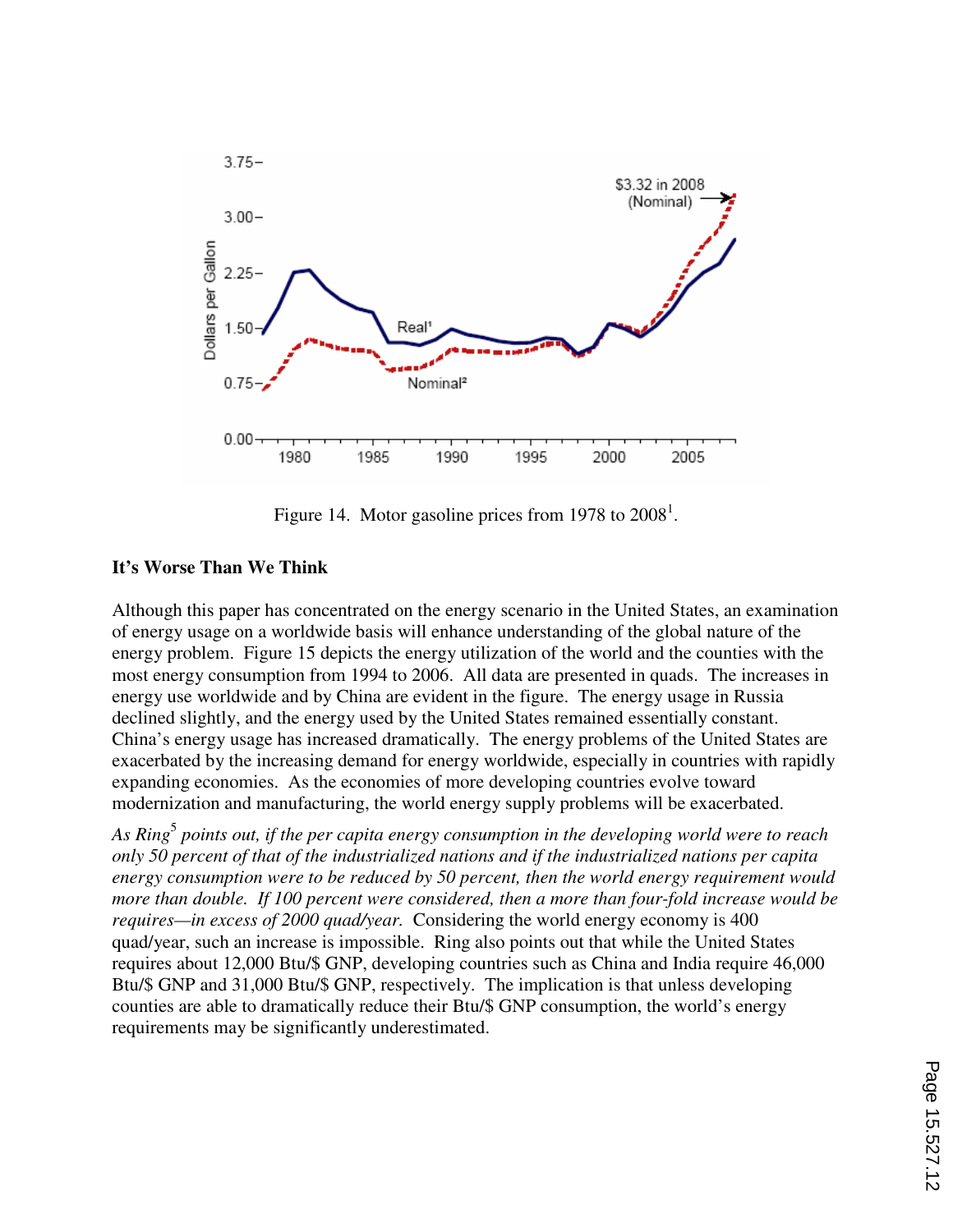

Figure 15. World energy utilization from 1997 to  $2006<sup>1</sup>$ .

A corollary issue is the production of greenhouse gases. Figure 16 illustrates the long term effect: a monotonic increase in the production of carbon dioxide.

## **Where Do We Go From Here**

The energy crisis is real and is likely to get worse. If we are to meet the increasing United States and world energy demands, then conservation, more efficient use of existing resources, the use of alternative energy sources, and the alternative use of existing energy sources must be aggressively pursued. Three of the fourteen Grand Challenges for Engineering<sup>6</sup> (www.engineeringchallenges.org), as promulgated by the National Academy of Engineering in 2008, are directly associated with finding solutions to the energy dilemma and many of the remaining have future implications for energy. Petroski<sup>7</sup> presents a unique perspective on the difficulties in solving such energy-related challenges and cites examples of prizes as fiscal inducements. As several reviewers pointed out, and as the author concurs, nuclear power is likely to, and perhaps must, play an increasingly important role for electricity generation in the United States. Hodge<sup>8</sup> provides a survey of alternative energy sources and alternative uses of existing energy resources including nuclear energy.

#### **References**

[1] Energy Information Administration, 2009, *Annual Energy Review 2008*, U. S. Dept. of Energy, Washington, DC.

[2] World Bank, 2009, *World Development Indicators 2009*, ISBN: 08213-7829-5, Washington, D.C.